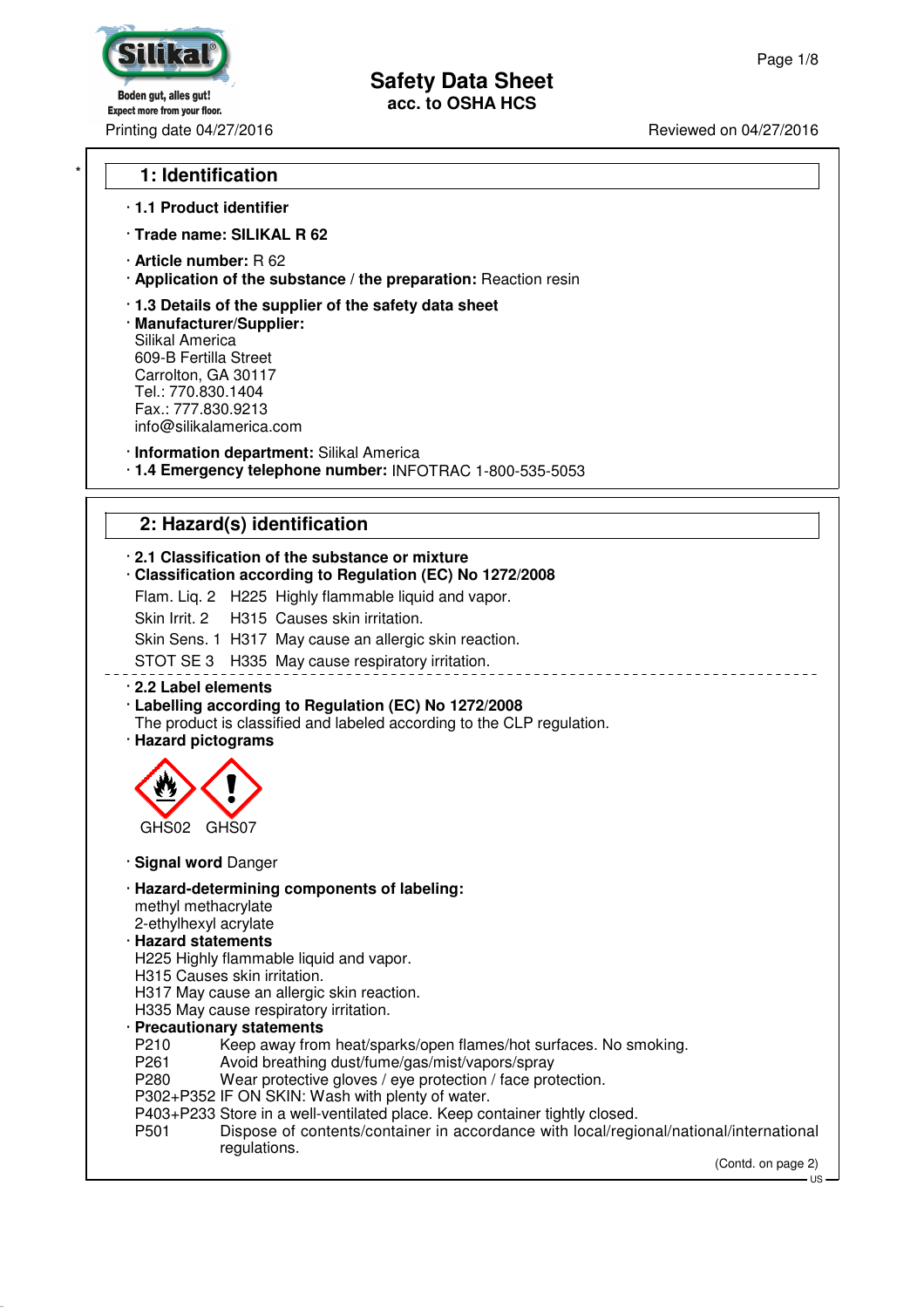Printing date 04/27/2016 **Printing date 04/27/2016** Reviewed on 04/27/2016

**Trade name: SILIKAL R 62**



|                                                                                           | 80-62-6 methyl methacrylate                                                                        | 25-50%       |  |
|-------------------------------------------------------------------------------------------|----------------------------------------------------------------------------------------------------|--------------|--|
|                                                                                           | <b>&amp; Flam. Lig. 2, H225; &amp; Skin Irrit. 2, H315; Skin Sens. 1, H317; STOT SE 3,</b><br>H335 |              |  |
|                                                                                           | 103-11-7 2-ethylhexyl acrylate                                                                     | $2.5 - 10\%$ |  |
|                                                                                           | H <sub>227</sub>                                                                                   |              |  |
| Additional information: For the wording of the listed hazard phrases refer to section 16. |                                                                                                    |              |  |

## **4: First-aid measures**

## · **4.1 Description of first aid measures**

- · **General information:** Immediately remove any clothing soiled by the product.
- · **After inhalation:** Supply fresh air and to be sure call for a doctor.
- · **After skin contact:** Immediately wash with water and soap and rinse thoroughly.
- · **After eye contact:**

Rinse opened eye for several minutes under running water. If symptoms persist, consult a doctor.

· **After swallowing:** Drink copious amounts of water and provide fresh air. Immediately call a doctor.

· **4.2 Most important symptoms and effects, both acute and delayed** No further relevant information available.

· **4.3 Indication of any immediate medical attention and special treatment needed** No further relevant information available.

## **5: Fire-fighting measures**

- · **5.1 Extinguishing media**
- · **Suitable extinguishing agents:**
- Foam
- Sand

CO2, extinguishing powder or water spray. Fight larger fires with water spray or alcohol resistant foam.

· **For safety reasons unsuitable extinguishing agents:** Water with full jet

· **5.2 Special hazards arising from the substance or mixture**

Exothermic polymerization.

(Contd. on page 3)

US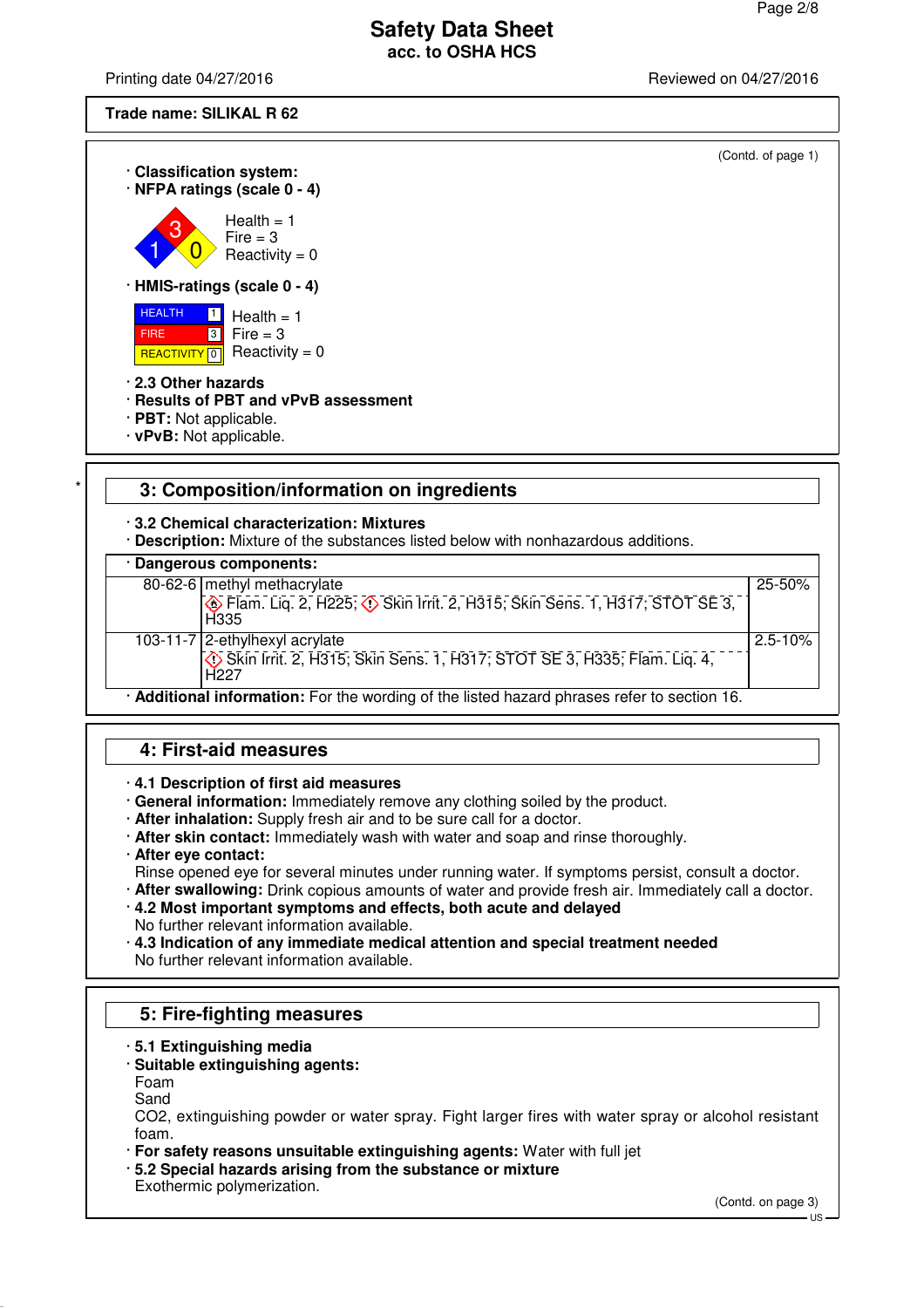Printing date 04/27/2016 **Printing date 04/27/2016** Reviewed on 04/27/2016

#### **Trade name: SILIKAL R 62**

(Contd. of page 2)

In case of fire, the following can be released:

**Hydrocarbons** 

Carbon monoxide and carbon dioxide

· **5.3 Advice for firefighters**

· **Protective equipment:** Wear self-contained respiratory protective device.

· **Additional information** Cool endangered receptacles with water spray.

## **6: Accidental release measures**

· **6.1 Personal precautions, protective equipment and emergency procedures** Ensure adequate ventilation Wear protective clothing. Keep away from ignition sources Use respiratory protective device against the effects of fumes/dust/aerosol. · **6.2 Environmental precautions:** Do not allow to enter sewers/ surface or ground water. · **6.3 Methods and material for containment and cleaning up:** Absorb with liquid-binding material (sand, diatomite, acid binders, universal binders, sawdust). Dispose contaminated material as waste according to item 13. Ensure adequate ventilation. Do not flush with water or aqueous cleansing agents · **6.4 Reference to other sections** See Section 7 for information on safe handling. See Section 8 for information on personal protection equipment. See Section 13 for disposal information.  **7: Handling and storage**

· **7.1 Precautions for safe handling** Ensure good ventilation/exhaustion at the workplace.

· **Information about protection against explosions and fires:**

Keep ignition sources away - Do not smoke.

Protect against electrostatic charges.

Fumes can combine with air to form an explosive mixture.

· **7.2 Conditions for safe storage, including any incompatibilities**

· **Storage:**

· **Requirements to be met by storerooms and receptacles:**

Store only in the original receptacle.

Store in cool, dry conditions in well sealed receptacles.

Do not allow to enter sewers/ surface or ground water.

- · **Information about storage in one common storage facility:** Not required.
- · **Further information about storage conditions:**

Store receptacle in a well ventilated area. Protect from heat and direct sunlight.

- · **Maximum storage temperature:** 25 °C
- · **7.3 Specific end use(s)** No further relevant information available.

## \* **8: Exposure controls/personal protection**

· **Additional information about design of technical systems:** No further data; see item 7.

· **8.1 Control parameters**

· **Components with limit values that require monitoring at the workplace:**

#### **80-62-6 methyl methacrylate**

PEL Long-term value: 410 mg/m<sup>3</sup>, 100 ppm

(Contd. on page 4)

US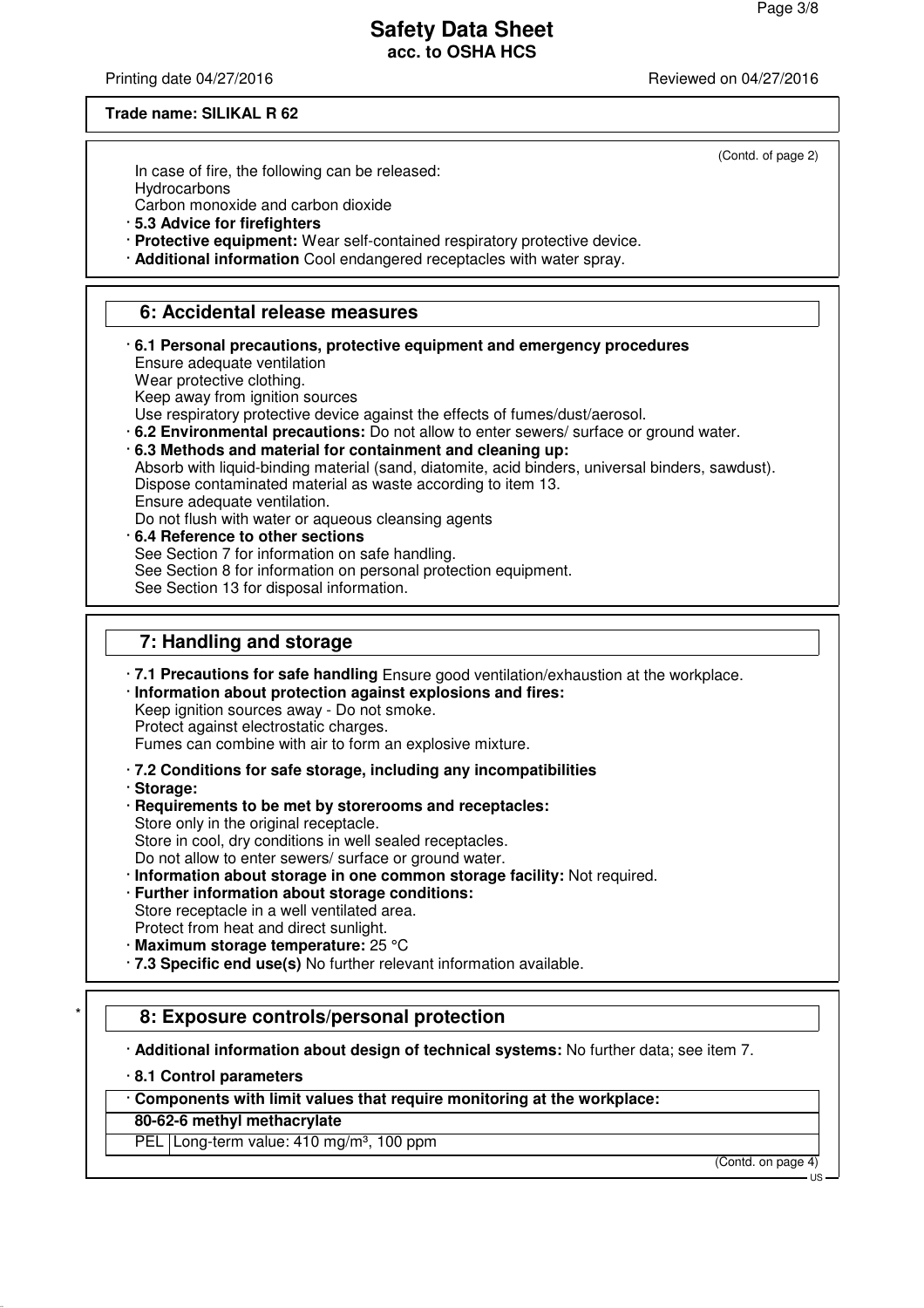Printing date 04/27/2016 **Printing date 04/27/2016** 

## **Trade name: SILIKAL R 62**

|                                                                                                   | (Contd. of page 3)                                                                                                     |  |  |  |  |  |
|---------------------------------------------------------------------------------------------------|------------------------------------------------------------------------------------------------------------------------|--|--|--|--|--|
| REL Long-term value: 410 mg/m <sup>3</sup> , 100 ppm                                              |                                                                                                                        |  |  |  |  |  |
| TLV Short-term value: $410 \text{ mg/m}^3$ , 100 ppm                                              |                                                                                                                        |  |  |  |  |  |
| Long-term value: 205 mg/m <sup>3</sup> , 50 ppm<br><b>DSEN</b>                                    |                                                                                                                        |  |  |  |  |  |
|                                                                                                   | · Additional information: The lists that were valid during the creation were used as basis.                            |  |  |  |  |  |
| 8.2 Exposure controls                                                                             |                                                                                                                        |  |  |  |  |  |
| · Personal protective equipment:                                                                  |                                                                                                                        |  |  |  |  |  |
| · General protective and hygienic measures:                                                       |                                                                                                                        |  |  |  |  |  |
| Keep away from foodstuffs, beverages and feed.                                                    |                                                                                                                        |  |  |  |  |  |
|                                                                                                   | Immediately remove all soiled and contaminated clothing.<br>Wash hands before breaks and at the end of work.           |  |  |  |  |  |
| Avoid contact with the eyes and skin.                                                             |                                                                                                                        |  |  |  |  |  |
| · Breathing equipment:                                                                            |                                                                                                                        |  |  |  |  |  |
|                                                                                                   | Workplace must be properly ventilated and monitored to maintain air quality below the TLV.                             |  |  |  |  |  |
| contained breathing apparatus is required in confined spaces.                                     | Organic vapour respirators are required only when levels meet or exceed these values. A self                           |  |  |  |  |  |
| Filter AX or Organic Vapour Cartridge.                                                            |                                                                                                                        |  |  |  |  |  |
| · Recommended filter device for short term use: Filter A                                          |                                                                                                                        |  |  |  |  |  |
| · Protection of hands:                                                                            |                                                                                                                        |  |  |  |  |  |
|                                                                                                   |                                                                                                                        |  |  |  |  |  |
| Protective gloves                                                                                 |                                                                                                                        |  |  |  |  |  |
|                                                                                                   |                                                                                                                        |  |  |  |  |  |
|                                                                                                   | The glove material has to be impermeable and resistant to the product/ the substance/ the                              |  |  |  |  |  |
| preparation.                                                                                      |                                                                                                                        |  |  |  |  |  |
| degradation (EN 374)                                                                              | Selection of the glove material on consideration of the penetration times, rates of diffusion and the                  |  |  |  |  |  |
| · Material of gloves Butyl rubber, BR                                                             |                                                                                                                        |  |  |  |  |  |
| · Penetration time of glove material                                                              |                                                                                                                        |  |  |  |  |  |
| The exact break through time has to be found out by the manufacturer of the protective gloves and |                                                                                                                        |  |  |  |  |  |
|                                                                                                   | has to be observed.<br>For the mixture of chemicals mentioned below the penetration time has to be at least 60 minutes |  |  |  |  |  |
| (Permeation according to EN 374 Part 3: Level 3).                                                 |                                                                                                                        |  |  |  |  |  |
| · Eye protection:                                                                                 |                                                                                                                        |  |  |  |  |  |
|                                                                                                   |                                                                                                                        |  |  |  |  |  |
| Tightly sealed goggles                                                                            |                                                                                                                        |  |  |  |  |  |
|                                                                                                   |                                                                                                                        |  |  |  |  |  |
| · Body protection: Protective work clothing                                                       |                                                                                                                        |  |  |  |  |  |
|                                                                                                   |                                                                                                                        |  |  |  |  |  |
|                                                                                                   |                                                                                                                        |  |  |  |  |  |
| 9: Physical and chemical properties                                                               |                                                                                                                        |  |  |  |  |  |
| .9.1 Information on basic physical and chemical properties                                        |                                                                                                                        |  |  |  |  |  |
| <b>General Information</b>                                                                        |                                                                                                                        |  |  |  |  |  |
| · Appearance:<br>Form:                                                                            | Fluid                                                                                                                  |  |  |  |  |  |
| Color:                                                                                            | Dark blue                                                                                                              |  |  |  |  |  |
| Odor:                                                                                             | Unpleasant                                                                                                             |  |  |  |  |  |
| Odor threshold:                                                                                   | Not determined.                                                                                                        |  |  |  |  |  |
| · pH-value:                                                                                       | Not determined.                                                                                                        |  |  |  |  |  |
| Change in condition                                                                               |                                                                                                                        |  |  |  |  |  |
| <b>Melting point/Melting range:</b>                                                               | Undetermined.                                                                                                          |  |  |  |  |  |
| <b>Boiling point/Boiling range:</b>                                                               | 100 °C (212 °F)                                                                                                        |  |  |  |  |  |

(Contd. on page 5) - us-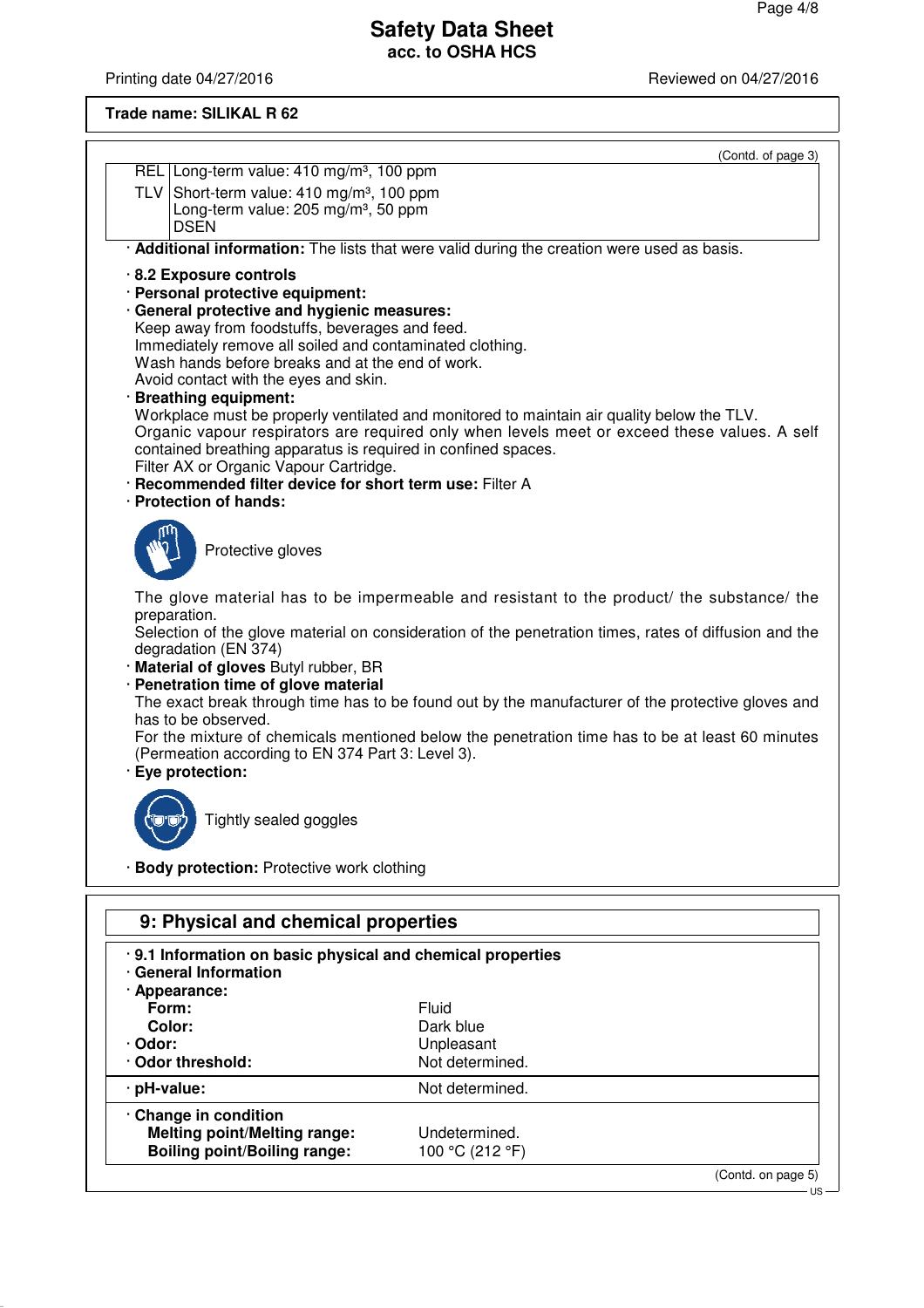Printing date 04/27/2016 **Reviewed on 04/27/2016** 

**Trade name: SILIKAL R 62**

|                                                                                                  | (Contd. of page 4)                                                                            |  |
|--------------------------------------------------------------------------------------------------|-----------------------------------------------------------------------------------------------|--|
| · Flash point:                                                                                   | 10 °C (50 °F)                                                                                 |  |
| · Flammability (solid, gaseous):                                                                 | Not applicable.                                                                               |  |
| · Ignition temperature:                                                                          | 245.0 °C (473 °F)                                                                             |  |
| · Decomposition temperature:                                                                     | Not determined.                                                                               |  |
| · Auto igniting:                                                                                 | Product is not selfigniting.                                                                  |  |
| · Danger of explosion:                                                                           | Product is not explosive. However, formation of explosive<br>air/vapor mixtures are possible. |  |
| <b>Explosion limits:</b><br>Lower:<br>Upper:                                                     | $0.8$ Vol %<br>12.5 Vol %                                                                     |  |
| $\cdot$ Vapor pressure at 20 °C (68 °F):                                                         | 38.7 hPa (29 mm Hg)                                                                           |  |
| $\cdot$ Density at 20 °C (68 °F):<br>· Relative density<br>· Vapor density<br>· Evaporation rate | 0.99 $g/cm^3$ (8.262 lbs/gal)<br>Not determined.<br>Not determined.<br>Not determined.        |  |
| · Solubility in / Miscibility with<br>Water:                                                     | Not miscible or difficult to mix.                                                             |  |
| · Partition coefficient (n-octanol/water): Not determined.                                       |                                                                                               |  |
| · Viscosity:<br>Dynamic at 20 °C (68 °F):<br>Kinematic:<br>.9.2 Other information                | 250 mPas<br>Not determined.<br>No further relevant information available.                     |  |

## **10: Stability and reactivity**

- · **10.1 Reactivity** No further relevant information available.
- · **10.2 Chemical stability**
- · **Thermal decomposition / conditions to be avoided:** Keep away from heat and direct sunlight.

No decomposition if used according to specifications.

- · **10.3 Possibility of hazardous reactions** Exothermic polymerization.
- · **10.4 Conditions to avoid** No further relevant information available.
- · **10.5 Incompatible materials:** Reacts with peroxides and other radical forming substances.
- · **10.6 Hazardous decomposition products:**
- Hydrocarbons

Carbon monoxide and carbon dioxide

· **Additional information:** Do not allow to enter sewers/ surface or ground water.

## **11: Toxicological information**

## · **11.1 Information on toxicological effects**

- · **Acute toxicity:** Based on available data, the classification criteria are not met.
- · **Primary irritant effect:**
- · **on the skin:**
- Causes skin irritation.
- · **on the eye:** Based on available data, the classification criteria are not met.
- · **Sensitization:**
- May cause an allergic skin reaction.

(Contd. on page 6)

US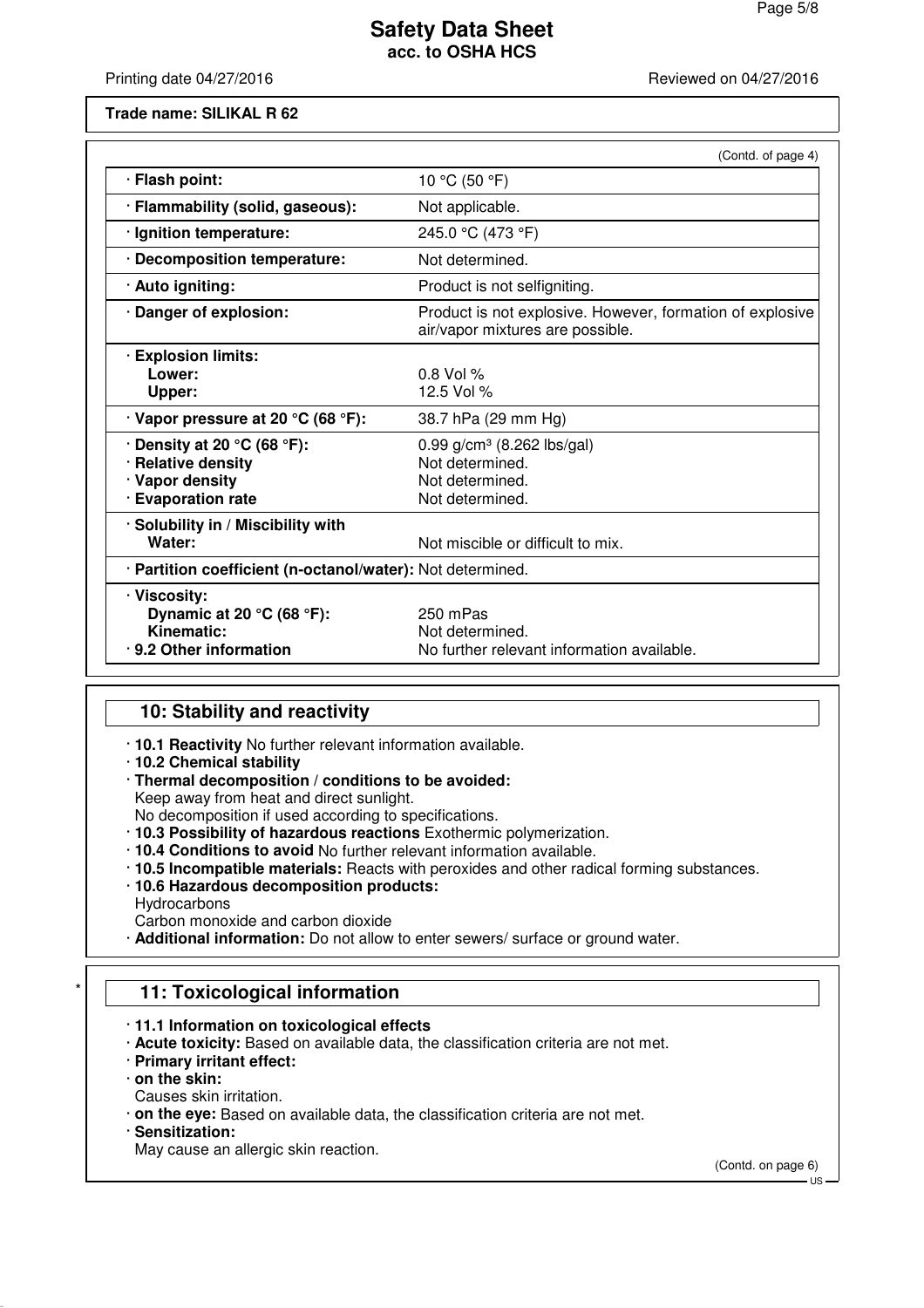(Contd. of page 5)

## **Safety Data Sheet acc. to OSHA HCS**

Printing date 04/27/2016 **Printing date 04/27/2016** Reviewed on 04/27/2016

#### **Trade name: SILIKAL R 62**

· **Additional toxicological information:**

## · **Carcinogenic categories**

#### · **IARC (International Agency for Research on Cancer)**

80-62-6 methyl methacrylate 3

103-11-7 2-ethylhexyl acrylate 3

## · **NTP (National Toxicology Program)**

None of the ingredients is listed.

· **OSHA-Ca (Occupational Safety & Health Administration)**

None of the ingredients is listed.

## **12: Ecological information**

#### · **12.1 Toxicity**

- · **Aquatic toxicity:** No further relevant information available.
- · **12.2 Persistence and degradability** No further relevant information available.
- · **12.3 Bioaccumulative potential** No further relevant information available.
- · **12.4 Mobility in soil** No further relevant information available.
- · **Additional ecological information:**
- · **General notes:**

Water hazard class 1 (Self-assessment): slightly hazardous for water

Do not allow undiluted product or large quantities of it to reach ground water, water course or sewage system.

- · **12.5 Results of PBT and vPvB assessment**
- · **PBT:** Not applicable.
- · **vPvB:** Not applicable.
- · **12.6 Other adverse effects** No further relevant information available.

## **13: Disposal considerations**

- · **13.1 Waste treatment methods**
- · **Recommendation:**

Must not be disposed of together with household garbage. Do not allow product to reach sewage system.

Must be specially treated adhering to official regulations.

· **Uncleaned packagings:**

## · **Recommendation:**

Packaging can be reused or recycled after cleaning.

Packagings that cannot be cleansed are to be disposed of in the same manner as the product. Disposal must be made according to official regulations.

· **Recommended cleansing agent:** Acetone, ethylacetate

| $\cdot$ 14.1 UN-Number         |                       |  |
|--------------------------------|-----------------------|--|
| · DOT, ADR, IMDG, IATA         | UN1866                |  |
| · 14.2 UN proper shipping name |                       |  |
| · DOT, IATA                    | Resin solution        |  |
| · ADR                          | 1866 Resin solution   |  |
| ∙IMDG                          | <b>RESIN SOLUTION</b> |  |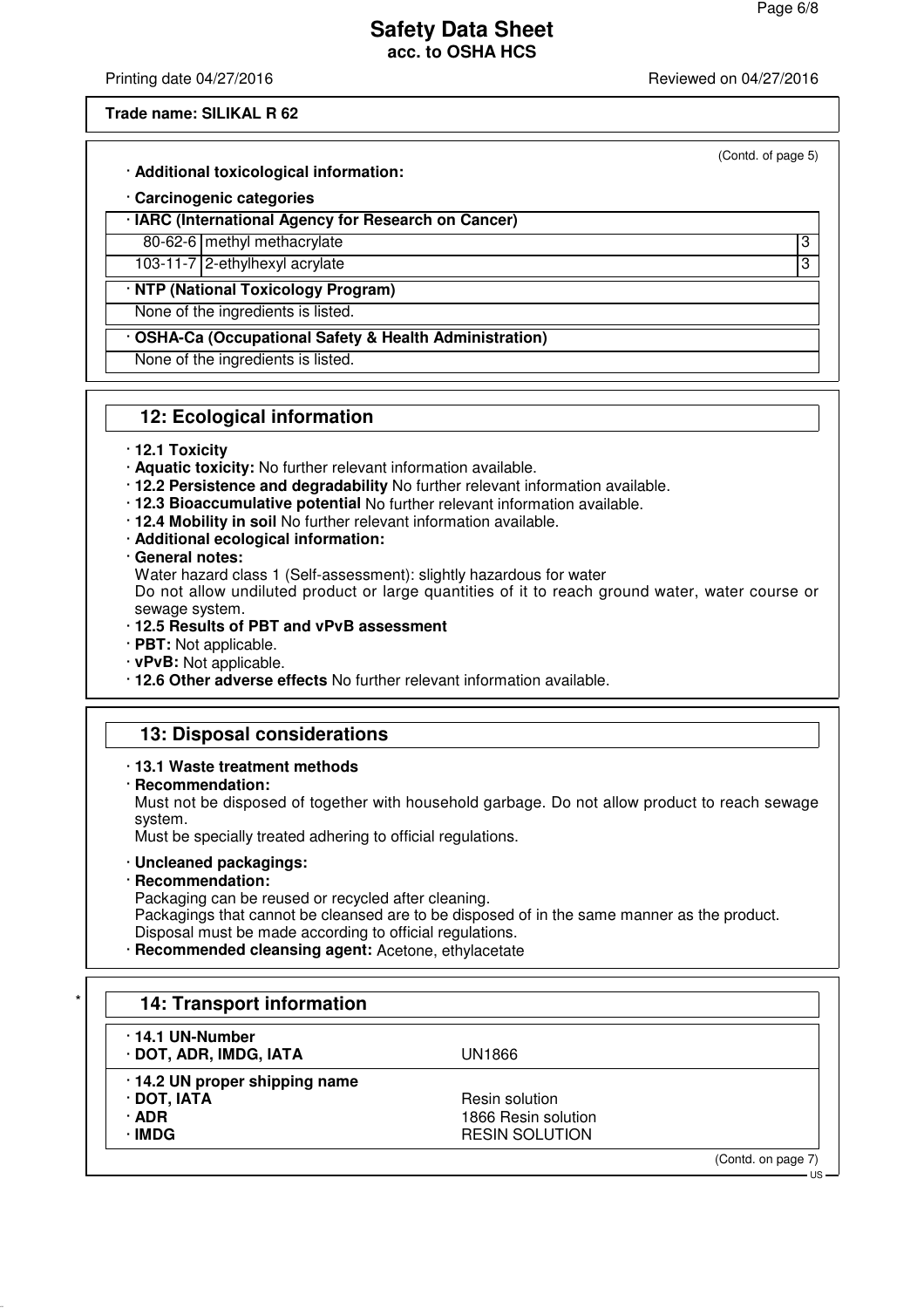Printing date 04/27/2016 **Printing date 04/27/2016** 

**Trade name: SILIKAL R 62**

|                                              | (Contd. of page 6)                                                                                              |
|----------------------------------------------|-----------------------------------------------------------------------------------------------------------------|
| · 14.3 Transport hazard class(es)            |                                                                                                                 |
| $\cdot$ DOT                                  |                                                                                                                 |
|                                              |                                                                                                                 |
| · Class                                      | 3 Flammable liquids                                                                                             |
| ∙ Label                                      | 3                                                                                                               |
| · ADR, IMDG, IATA                            |                                                                                                                 |
|                                              |                                                                                                                 |
| · Class<br>∙ Label                           | 3 Flammable liquids<br>3                                                                                        |
|                                              |                                                                                                                 |
| 14.4 Packing group<br>· DOT, ADR, IMDG, IATA | $\mathbf{I}$                                                                                                    |
| · 14.5 Environmental hazards:                |                                                                                                                 |
| · Marine pollutant:                          | No                                                                                                              |
| 14.6 Special precautions for user            | Warning: Flammable liquids                                                                                      |
| · Danger code (Kemler):<br>· EMS Number:     | 33<br>$F-E, S-E$                                                                                                |
| · Stowage Category                           | В                                                                                                               |
| 14.7 Transport in bulk according to Annex II |                                                                                                                 |
| of MARPOL73/78 and the IBC Code              | Not applicable.                                                                                                 |
| · Transport/Additional information:          |                                                                                                                 |
| · ADR                                        |                                                                                                                 |
| · Excepted quantities (EQ)                   | Code: E2<br>Maximum net quantity per inner packaging: 30 ml<br>Maximum net quantity per outer packaging: 500 ml |
| ∙IMDG                                        |                                                                                                                 |
| · Limited quantities (LQ)                    | 5L                                                                                                              |
| · Excepted quantities (EQ)                   | Code: E2<br>Maximum net quantity per inner packaging: 30 ml                                                     |
|                                              | Maximum net quantity per outer packaging: 500 ml                                                                |
| · UN "Model Regulation":                     | UN 1866 RESIN SOLUTION, 3, II                                                                                   |

## **15: Regulatory information**

· **15.1 Safety, health and environmental regulations/legislation specific for the substance or mixture**

· **Sara**

· **Section 355 (extremely hazardous substances):**

None of the ingredient is listed.

· **Section 313 (Specific toxic chemical listings):**

80-62-6 methyl methacrylate

· **TSCA (Toxic Substances Control Act):**

All ingredients are listed.

(Contd. on page 8)